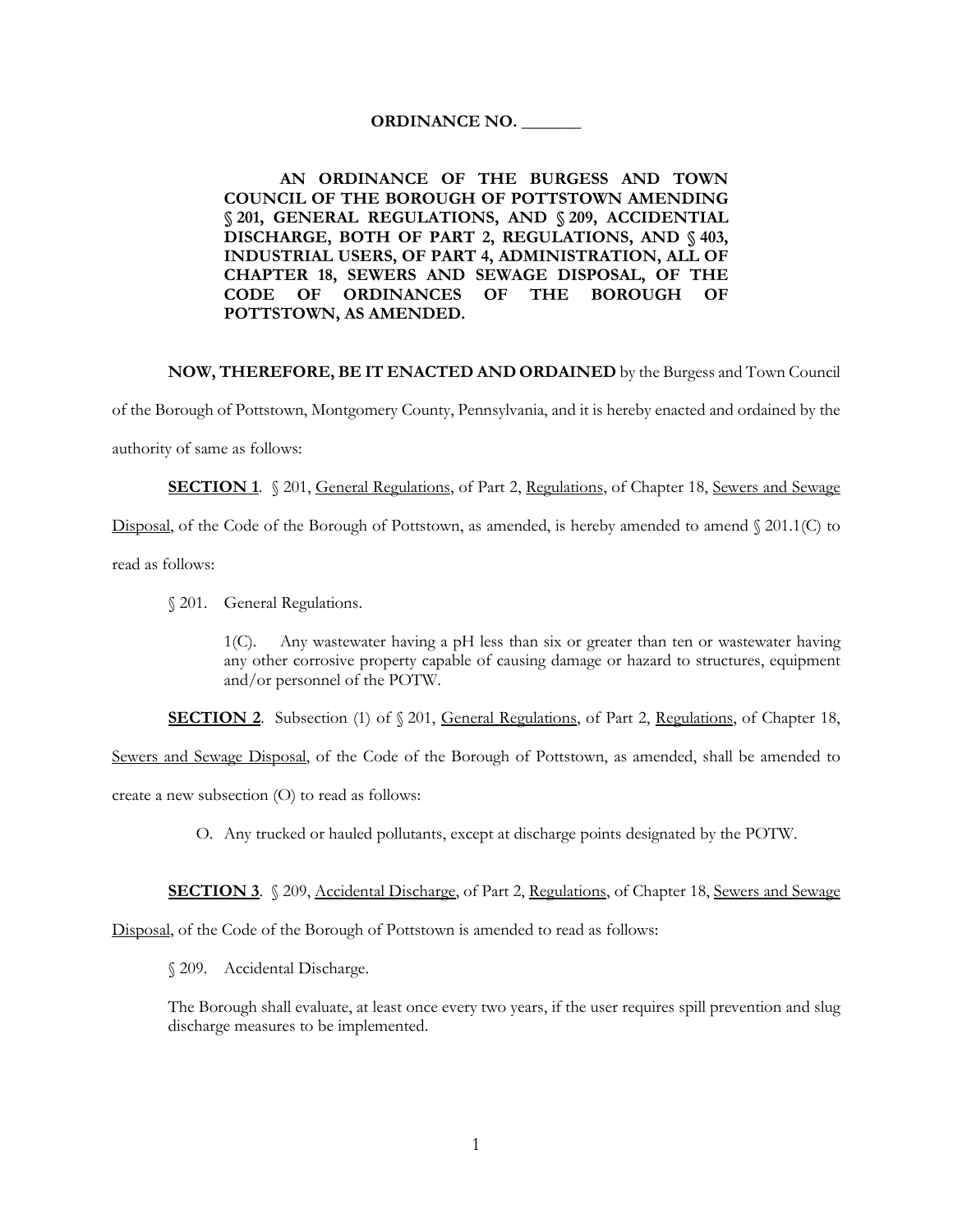**SECTION 4.** § 403.7, Industrial Users, of Part 4, Administration, of Chapter 18, Sewers and Sewage

Disposal, is hereby revised to amend Section  $C(1)$  and  $C(4)$  as follows:

- C. Notice of Potential Problems, Notice of Violation, Resampling Requirement, Notification of Discharge of Hazardous Wastes, Submission of All Monitoring Data
	- 1. Notice of potential problems, including slug loading. All categorical and non-categorical industrial users shall notify the POTW immediately of all discharges that could cause problems to the POTW, including any slug loadings, or changes affecting potential for a slug discharge, as defined by § 102 of this chapter, by the industrial user.
	- 2. (NO CHANGE)
	- 3. (NO CHANGE)
	- 4. Baseline Monitoring Report Submission. In accordance with 40 CFR 403.12(b), within 180 days after the effective date of the categorical Pretreatment Standard, existing Industrial Users subject to such categorical Pretreatment Standards and currently discharging to or scheduled to discharge to a POTW shall be required to submit to the Control Authority a report which contains the information listed below. New sources and sources that become Industrial Users subsequent to the promulgation of an applicable categorical Standard, shall be required to submit to the Control Authority a report which contains the information below. New sources shall also be required to include in the report information on the method of pretreatment the source intends to use to meet applicable pretreatment standards.

Requirements for the Baseline Monitoring Reports:

- A. Identifying information Name and address of the facility including the name of the operator and owners.
- B. Permits Submit a list of any environmental control permits held by or for the facility.
- C. Description of operations Submit a brief description of the nature, average rate of production and Standard Industrial Classification of the operation(s) carried out by the Industrial User. Schematic process diagram should be included.
- D. Flow measurement measured average daily and maximum daily flow, in gallons per day, to the POTW from each of the following:
	- i. Regulated process streams
	- ii. Other streams as necessary to allow use of the combined wastestream formula.

Verifiable estimates will be allowed for flows that are justified by cost or feasibility considerations.

E. Measurement of pollutants: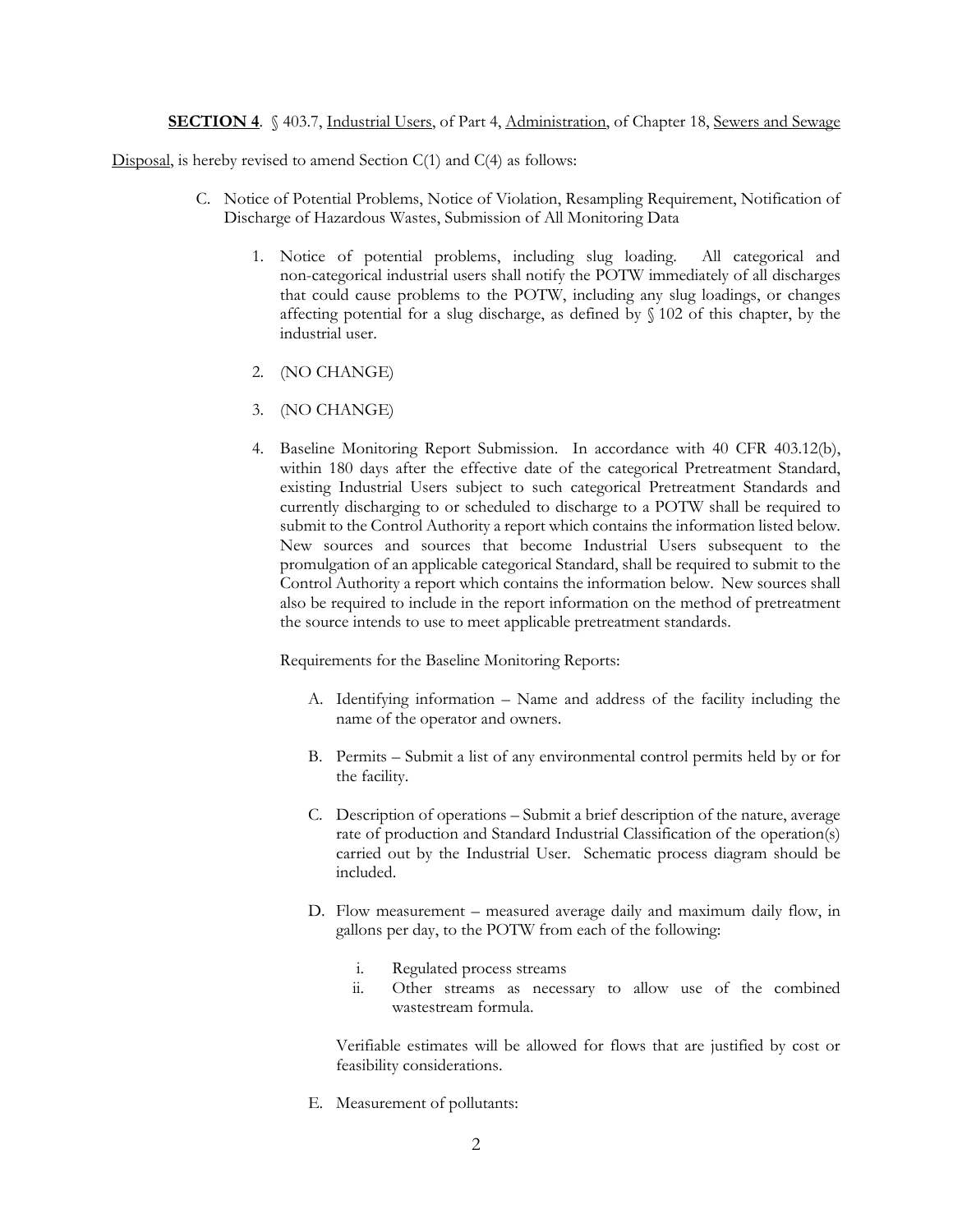- i. The user shall identify the Pretreatment Standards applicable to each required process.
- ii. The user shall submit results of sampling and analysis identifying the nature and concentration (or mass) of the regulated pollutants in the discharge from each regulated process. Both daily maximum and average concentration shall be reported. The sample shall be representative of daily operations.
- iii. The user shall take a minimum of one (1) representative sample to compile that data necessary to comply with the requirements.
- iv. Samples should be taken downstream from pretreatment facilities or regulated process. Combined wastestream formula should be used when other wastewaters are mixed with regulated wastewater prior to pretreatment.
- v. Sampling and analysis shall be performed in accordance with the techniques prescribed in 40 CFR 136 or by using validated analytical methods and applicable sampling and analytical procedures if 40 CFR Part 136 methods are inappropriate for pollutant in question.
- vi. POTW may allow submission of baseline report which utilizes only historical data so long as the data provides information sufficient to determine the need for industrial pretreatment measures.
- vii. Baseline report shall indicate the time, date and place of sampling and methods of analysis and shall certify that such sampling and analysis is representative of normal work cycles and expected pollutant discharges to the POTW.
- F. Certification A statement indicating whether Pretreatment Standards are being met on a consistent basis and if not, whether additional operation and maintenance and/or additional pretreatment is required for the industrial user to meet the pretreatment standards and requirements.
- G. Compliance Schedule. If additional pretreatment and/or O/M will be required to meet the pretreatment standards; the shortest schedule by which the Industrial User will provide such additional pretreatment and O/M. The completion date in this schedule shall not be later than the compliance date established for the applicable Pretreatment Standard.

**SECTION 5**. Re-Enactment. In all other respects, the remaining provisions of Chapter 18, Sewers

and Sewage Disposal, of the Code of Ordinances of the Borough of Pottstown, as amended, to the extent not inconsistent herewith, are hereby reenacted and reordained.

**SECTION 6**. Repealer. All ordinances or parts of ordinances which are inconsistent with this

ordinance shall be and the same are expressly repealed.

**SECTION 7.** Severability. If any sentence, clause, section or other part of this ordinance is, for any

reason, found to be unconstitutional, illegal or invalid, such unconstitutionality, illegality or invalidity shall not